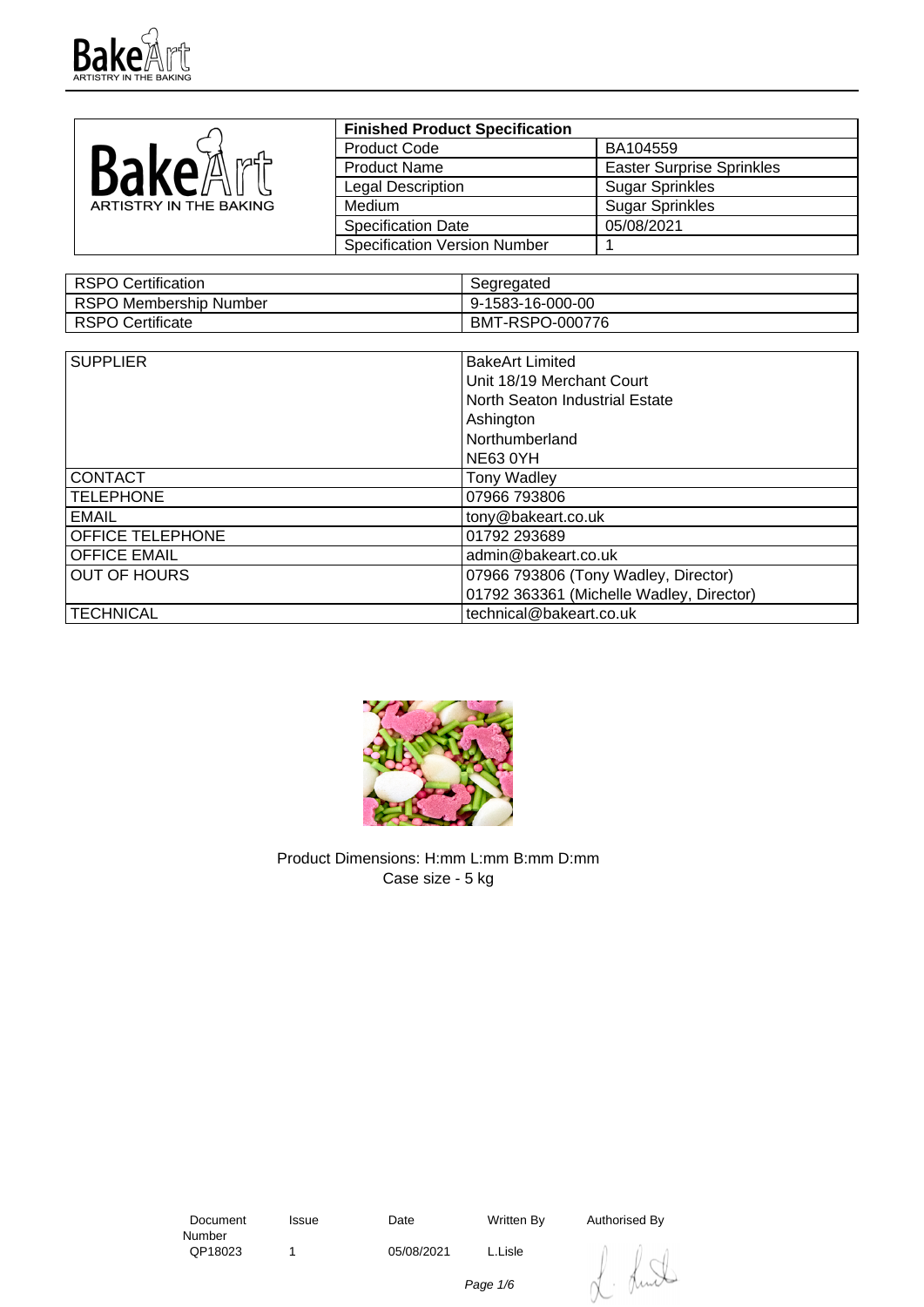

| <b>Full recipe</b>                                          |                    |            |                                              |  |  |
|-------------------------------------------------------------|--------------------|------------|----------------------------------------------|--|--|
| <b>Ingredient Name</b>                                      | <b>Function</b>    | %          | <b>Country Of Origin</b>                     |  |  |
| Sugar                                                       | Base               | 72.79914   | United Kingdom,                              |  |  |
| Derived from:BeetBeet / Cane                                |                    |            |                                              |  |  |
| Water                                                       | <b>Base</b>        | 7.1275     | United Kingdom,                              |  |  |
|                                                             |                    |            |                                              |  |  |
| Derived from: Potable Mains<br><b>Rice Flour</b>            | Base               | 4.545      | Australia, Brazil,                           |  |  |
|                                                             |                    |            | Cambodia, Egypt, Greece,                     |  |  |
| Derived from:Rice                                           |                    |            | Guyana, India, Kazakhstan,                   |  |  |
|                                                             |                    |            | Myanmar, Paraguay,<br>Portugal, Puerto Rico, |  |  |
|                                                             |                    |            | Russian Federation, Spain,                   |  |  |
|                                                             |                    |            | Thailand, Turkey,                            |  |  |
| Glucose Syrup                                               | Base               | 3.9377     | France,                                      |  |  |
| Derived from: Wheat (not                                    |                    |            |                                              |  |  |
| declarable)                                                 |                    |            |                                              |  |  |
| Palm Oil                                                    | <b>Base</b>        | 3.785      | Indonesia, Malaysia,<br>Papua New Guinea,    |  |  |
| Derived from:Palm (RSPO                                     |                    |            | Solomon Islands,                             |  |  |
| SG)                                                         |                    |            |                                              |  |  |
| Maize starch                                                | <b>Base</b>        | 1.65       | Germany, Italy, Spain, The<br>Netherlands,   |  |  |
| Derived from: Maize (Corn)                                  |                    |            |                                              |  |  |
| Vegetable Fat (Palm                                         | <b>Base</b>        | 1.5145     | Brazil, Colombia,                            |  |  |
| Kernel, Palm Oil)                                           |                    |            | Indonesia, Malaysia, Papua<br>New Guinea,    |  |  |
| Derived from:palm kernel, palm                              |                    |            |                                              |  |  |
| <b>Invert Sugar Syrup</b>                                   | Base               | 1.2116     | The Netherlands,                             |  |  |
|                                                             |                    |            |                                              |  |  |
| Derived from: Beet<br>Maltodextrin                          | Carriers           | 0.5715     | China,                                       |  |  |
|                                                             |                    |            |                                              |  |  |
| Derived from:Corn - IP Cert<br>No. NL18/819943210maize &/or |                    |            |                                              |  |  |
| potato                                                      |                    |            |                                              |  |  |
| E341 (iii) Tricalcium                                       | Anti-caking agent  | 0.50006    | Germany,                                     |  |  |
| phosphate                                                   |                    |            |                                              |  |  |
| Derived from:Calcium                                        |                    |            |                                              |  |  |
| E415 Xanthan Gum                                            | <b>Thickeners</b>  | 0.45435    | Austria,                                     |  |  |
| Derived from: Fermentation                                  |                    |            |                                              |  |  |
| with Xanthomonas campestris                                 |                    |            |                                              |  |  |
| E414 Gum Arabic                                             | <b>Thickeners</b>  | 0.45435    | Sudan,                                       |  |  |
| Derived from: Vegetable                                     |                    |            |                                              |  |  |
| Stems of Acacia Senegal                                     |                    |            |                                              |  |  |
| E415 Xanthan Gum                                            | <b>Stabilisers</b> | 0.375      | China,                                       |  |  |
| Derived from: Xanthomonas                                   |                    |            |                                              |  |  |
| Campestris                                                  |                    |            |                                              |  |  |
|                                                             |                    |            |                                              |  |  |
| Document                                                    | Issue<br>Date      | Written By | Authorised By                                |  |  |

1 05/08/2021 L.Lisle

Number<br>QP18023

L. Lund

Page 2/6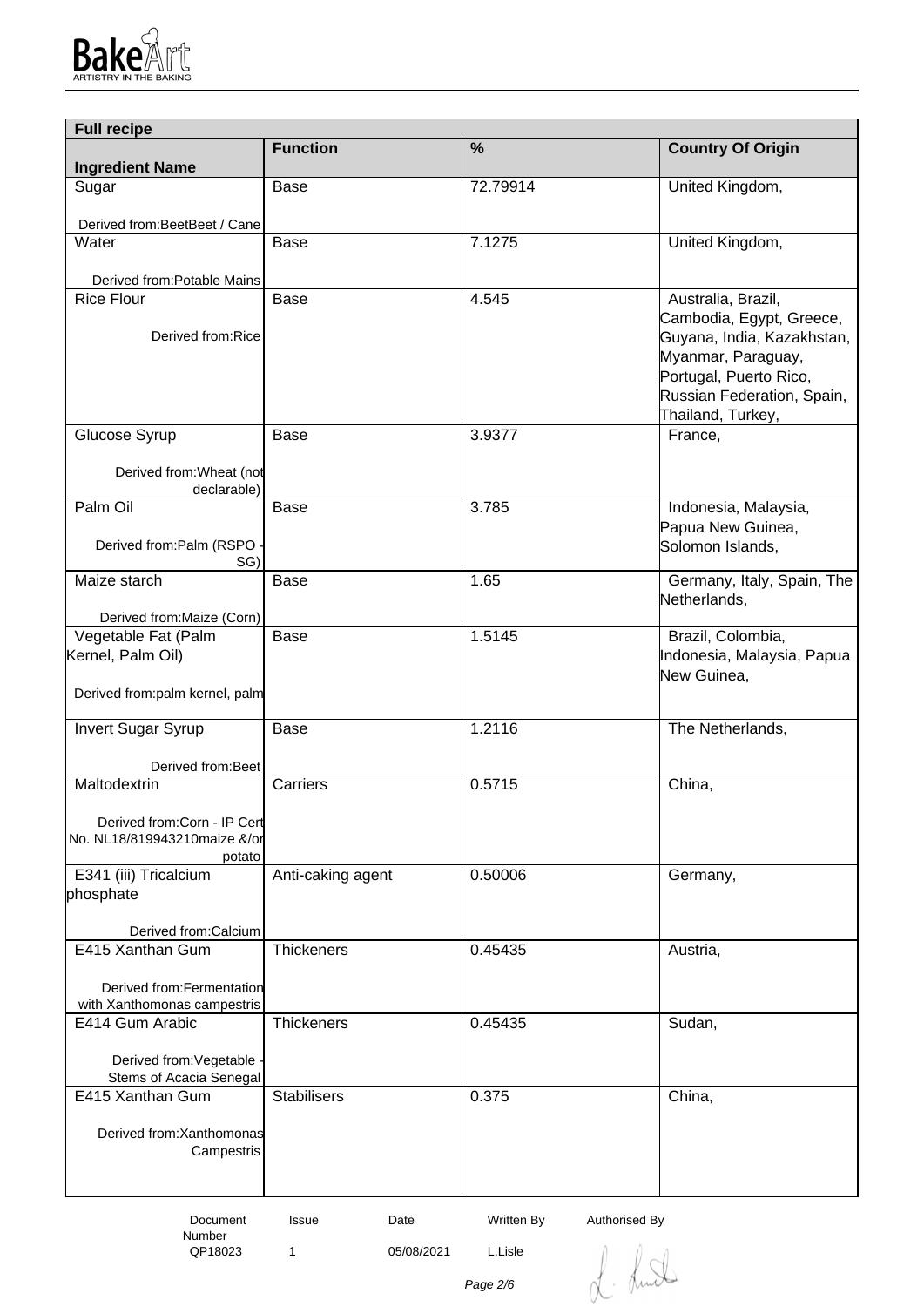

| E422 Glycerol                  | Humectant                  | 0.3029    | Germany,                      |
|--------------------------------|----------------------------|-----------|-------------------------------|
| Derived from:Rapeseed          |                            |           |                               |
| E471 Mono - and                | Emulsifier                 | 0.3029    | Denmark,                      |
| Diglycerides of Fatty Acids    |                            |           |                               |
|                                |                            |           |                               |
| Derived from:Palm              |                            |           |                               |
| E162 Beetroot red              | Colours                    | 0.15898   |                               |
|                                |                            |           | France, Germany, Poland,      |
|                                |                            |           | United Kingdom,               |
| Derived from: Beta vulgaris L. |                            |           |                               |
| Coconut Oil                    | <b>Base</b>                | $< 0.1\%$ | Indonesia, Philippines,       |
|                                |                            |           |                               |
| Derived from:Coconut           |                            |           |                               |
| Sunflower Oil                  | Carriers                   | $< 0.1\%$ | China, India, United          |
|                                |                            |           | Kingdom,                      |
| Derived from:Sunflower         |                            |           |                               |
|                                |                            |           |                               |
| Safflower                      | Colours                    | $< 0.1\%$ | China,                        |
|                                |                            |           |                               |
| Derived from:Carthamus         |                            |           |                               |
| Tinctorius                     |                            |           |                               |
| Sweet potato concentrate       | Colouring foodstuff        | $< 0.1\%$ | Austria, Germany, The         |
|                                |                            |           | Netherlands,                  |
| Derived from: Sweet Potato     |                            |           |                               |
| <b>Radish Concentrate</b>      | <b>Colouring foodstuff</b> | $< 0.1\%$ | Belgium, Germany, The         |
|                                |                            |           |                               |
|                                |                            |           | Netherlands,                  |
| Derived from: Radish           |                            |           |                               |
| Trehalose                      | <b>Stabilisers</b>         | $< 0.1\%$ | China, India, United States,  |
|                                |                            |           |                               |
| Derived from: Sugar            |                            |           |                               |
| E1520 Propan-1,2-diol;         | Carriers                   | $< 0.1\%$ | France, Germany, Spain,       |
| propylene glycol               |                            |           | The Netherlands,              |
|                                |                            |           |                               |
| Derived from:Synthetic         |                            |           |                               |
|                                |                            | < 0.1%    |                               |
| Spirulina Concentrate          | Colouring foodstuff        |           | China, India, United States,  |
|                                |                            |           |                               |
| Derived from: Arthrospira      |                            |           |                               |
| Platensis Algae                |                            |           |                               |
| E901 Beeswax                   | Glazing agent              | < 0.1%    | Germany,                      |
|                                |                            |           |                               |
| Derived from: Bees             |                            |           |                               |
| E331iii Trisodium Citrate      | <b>Acidity Regulator</b>   | $< 0.1\%$ | China,                        |
|                                |                            |           |                               |
| Derived from:sodium salts from |                            |           |                               |
|                                |                            |           |                               |
| citric acid                    |                            |           |                               |
| E330 Citric Acid               | <b>Acidity Regulator</b>   | $< 0.1\%$ | Austria, Belarus, Belgium,    |
|                                |                            |           | Belize, Czech Republic,       |
| Derived from: maize or molasse |                            |           | Egypt, El Salvador, Ethiopia, |
| (beet or cane)                 |                            |           | France, Germany, Hungary,     |
|                                |                            |           | India, Indonesia, Mexico,     |
|                                |                            |           |                               |
|                                |                            |           | Poland, Romania, Russian      |
|                                |                            |           | Federation, Slovakia, The     |
|                                |                            |           | Netherlands,                  |
| E300 Ascorbic Acid             | <b>Acidity Regulator</b>   | $< 0.1\%$ | China,                        |
|                                |                            |           |                               |
| Derived from:Corn - IP         |                            |           |                               |
| Certificate No. NL18/9943226   |                            |           |                               |
|                                |                            |           |                               |

 Document Number<br>QP18023

1 05/08/2021 L.Lisle

Issue Date Written By Authorised By

L. Lund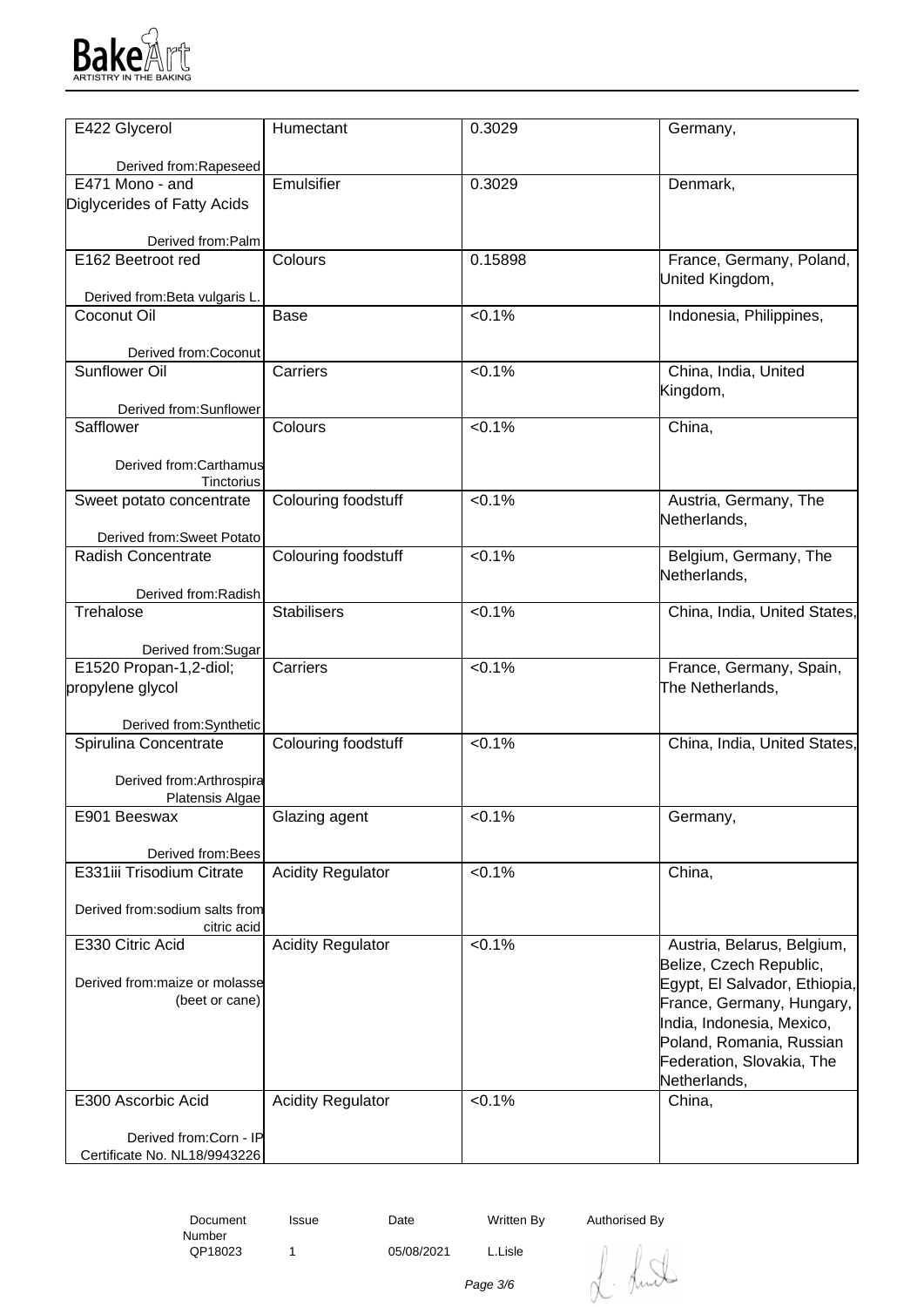

## **Ingredients Declaration**

 Ingredients: Sugar, Rice Flour, Glucose Syrup, Palm Oil, Maize starch, Vegetable Fat (Palm Kernel, Palm Oil), Invert Sugar Syrup, Thickeners: Xanthan Gum, Gum Arabic; Carriers: Maltodextrin; Stabilisers: Xanthan Gum; Humectant: Glycerol; Emulsifier: Mono - and Diglycerides of Fatty Acids; Colours: Beetroot, Safflower; Coconut Oil, Colouring foodstuff: Sweet potato concentrate , Radish Concentrate, Spirulina Concentrate; Glazing agent: Beeswax.

| <b>Allergy Information</b>                                      |   |                        |   |  |
|-----------------------------------------------------------------|---|------------------------|---|--|
| <b>Peanuts</b>                                                  |   | <b>Sesame</b>          |   |  |
| <b>Fish</b>                                                     | - | <b>Eggs</b>            |   |  |
| Soya                                                            |   | <b>Milk</b>            |   |  |
| Lupin                                                           | - | <b>Nuts</b>            | - |  |
| <b>Celery</b>                                                   | - | <b>Mustard</b>         |   |  |
| <b>Crustaceans</b>                                              |   | <b>Molluscs</b>        |   |  |
| <b>Cereals</b>                                                  |   | <b>Sulphur Dioxide</b> |   |  |
| + Product contains, +/- Product may contain, - Does not contain |   |                        |   |  |

## **Additional Information**

## **Allergen Statement**

This product is free from allergens

| Product Shelf Life:                              |    |  |  |  |
|--------------------------------------------------|----|--|--|--|
| Maximum Life from date of manufacture: in months | 12 |  |  |  |
| Minimum Shelf Life on Delivery: in months        |    |  |  |  |
| Shelf Life Once Opened: in months                |    |  |  |  |

| Document<br>Number | <b>Issue</b> | Date       | Written By | Authorised By |
|--------------------|--------------|------------|------------|---------------|
| QP18023            |              | 05/08/2021 | L.Lisle    |               |
|                    |              |            | Page 4/6   | Munt          |

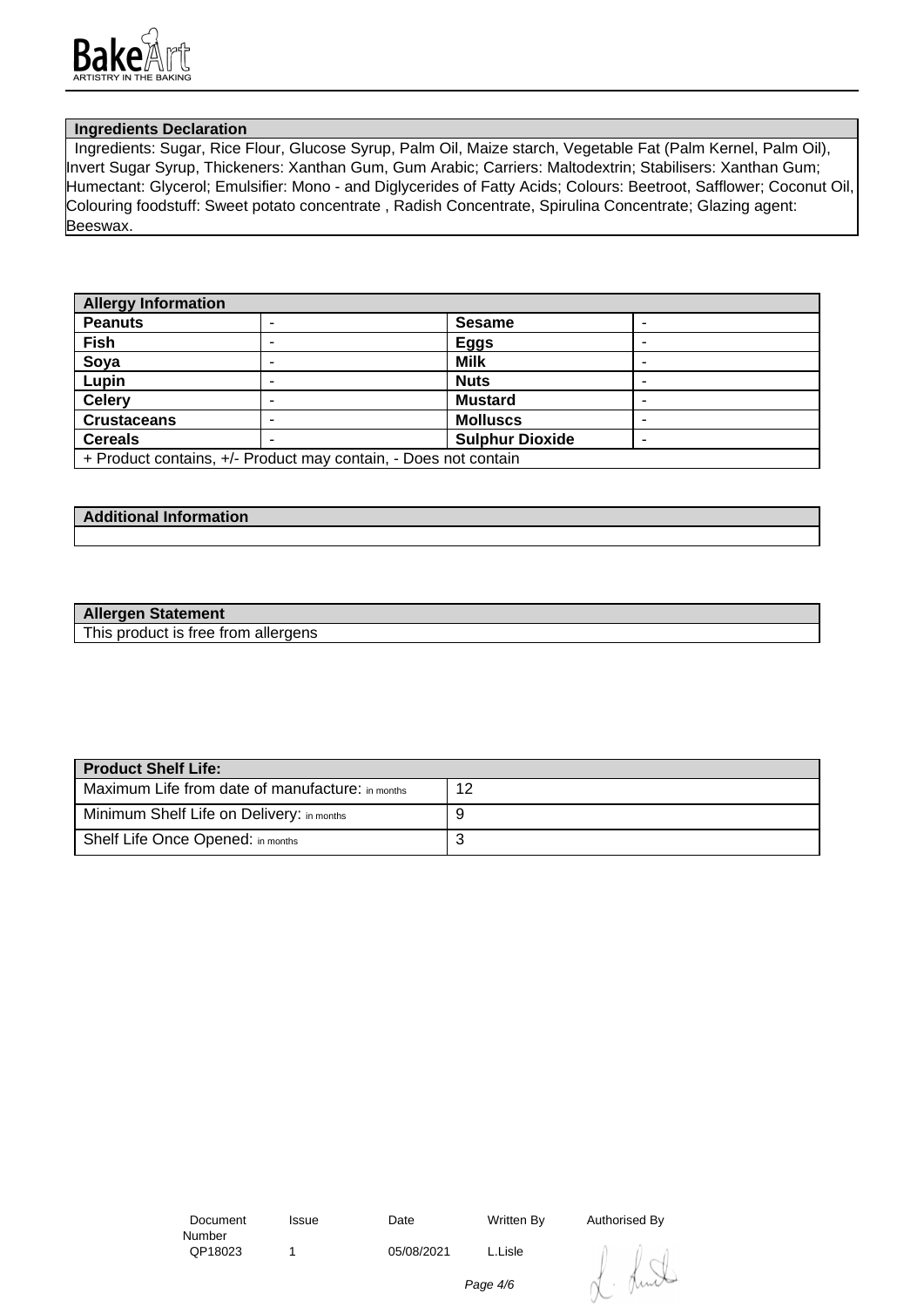

| <b>Nutritional Information</b> |           |
|--------------------------------|-----------|
| Energy KJ                      | 1600.6    |
| <b>Energy Kcal</b>             | 378.2     |
| Fat                            | 5.4       |
| Fat (Saturated)                | 0.8       |
| of which mono-unsaturates 0.0  |           |
| of which polysaturates 0.0     |           |
| Carbohydrates                  | 82.0      |
| Sugars                         | 74.7      |
| of which polyols 0.0           |           |
| of which starch 0.0            |           |
| Protein                        | 0.3       |
| Sodium <sup>0.0</sup>          |           |
| Salt                           | 0.0       |
| Fibre 0.0                      |           |
| Moisture 0.0                   |           |
|                                | Ash $0.0$ |

**Recommended Storage Conditions**

Ambient storage in cool (15 - 20°C) dry conditions, protected from light and strong odours. The natural colours used in this product are highly sensitive to light and temperature; the colour will change where variations to recommended storage conditions occur. The natural colours used in this product are highly sensitive to pH; the colour will change where pH is < 5.5.

| Packaging                |                 |              |       |        |         |              |
|--------------------------|-----------------|--------------|-------|--------|---------|--------------|
|                          | <b>Material</b> | <b>Size</b>  | Guage | Weight | Qty per | Total weight |
| Component                |                 |              |       |        | back    | per pack     |
| Blue plastic   Polythene |                 | 419x         |       | 31.4g  | 2       | 62.8g        |
| bags                     |                 | 686mm        |       |        |         |              |
| Sprinkle                 | Double          | $325$ mm $x$ |       | 266.8g |         | 266.8g       |
| Box                      | Walled          | $225$ mm $x$ |       |        |         |              |
|                          | Cardboard       | $125$ mm     |       |        |         |              |

| <b>Palm Oil Percentage</b>                  |      |
|---------------------------------------------|------|
| Total Palm Oil (%)                          | 3.16 |
| Total Palm Kernel (%)                       | 0.56 |
| Total Palm Oil & Palm Kernel in product (%) | 3.72 |

| <b>Free From:</b>           |     |                            |     |
|-----------------------------|-----|----------------------------|-----|
| <b>Artificial Colours</b>   | Yes | <b>Artificial Flavours</b> | Yes |
| <b>Artificial Sweetners</b> | Yes | Preservatives              | Yes |
| MonoSodiumGlutamate         | Yes | <b>Modified Organisms</b>  | Yes |
| Irradiated Ingredients      | Yes | <b>Hydrogenated Fats</b>   | Yes |

 Document Number<br>QP18023 Issue Date Written By Authorised By 1 05/08/2021 L.Lisle

Page 5/6